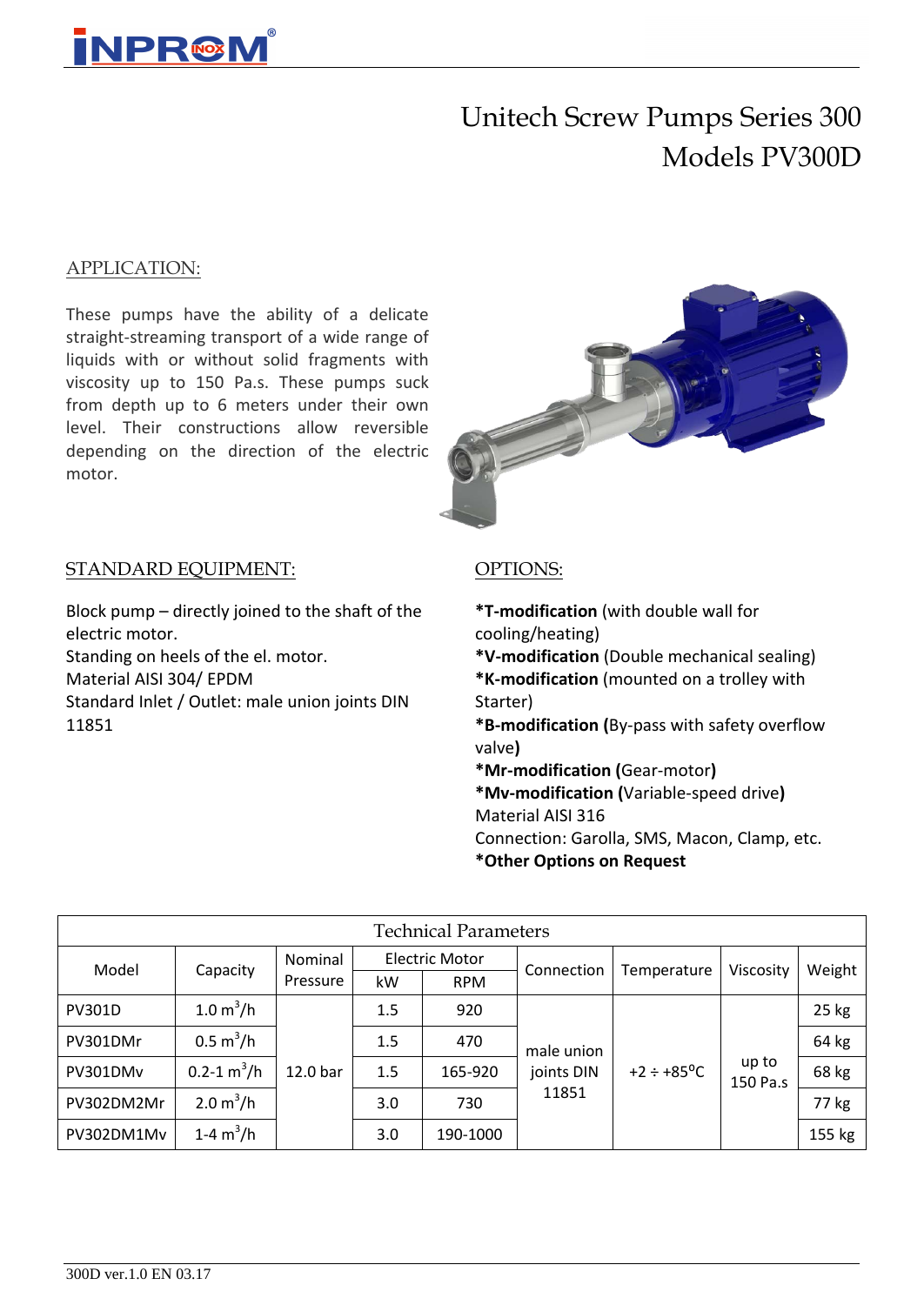



Characteristic Curves of the Unitech Screw Pumps Series 300 Models PV300D

300D ver.1.0 EN 03.17